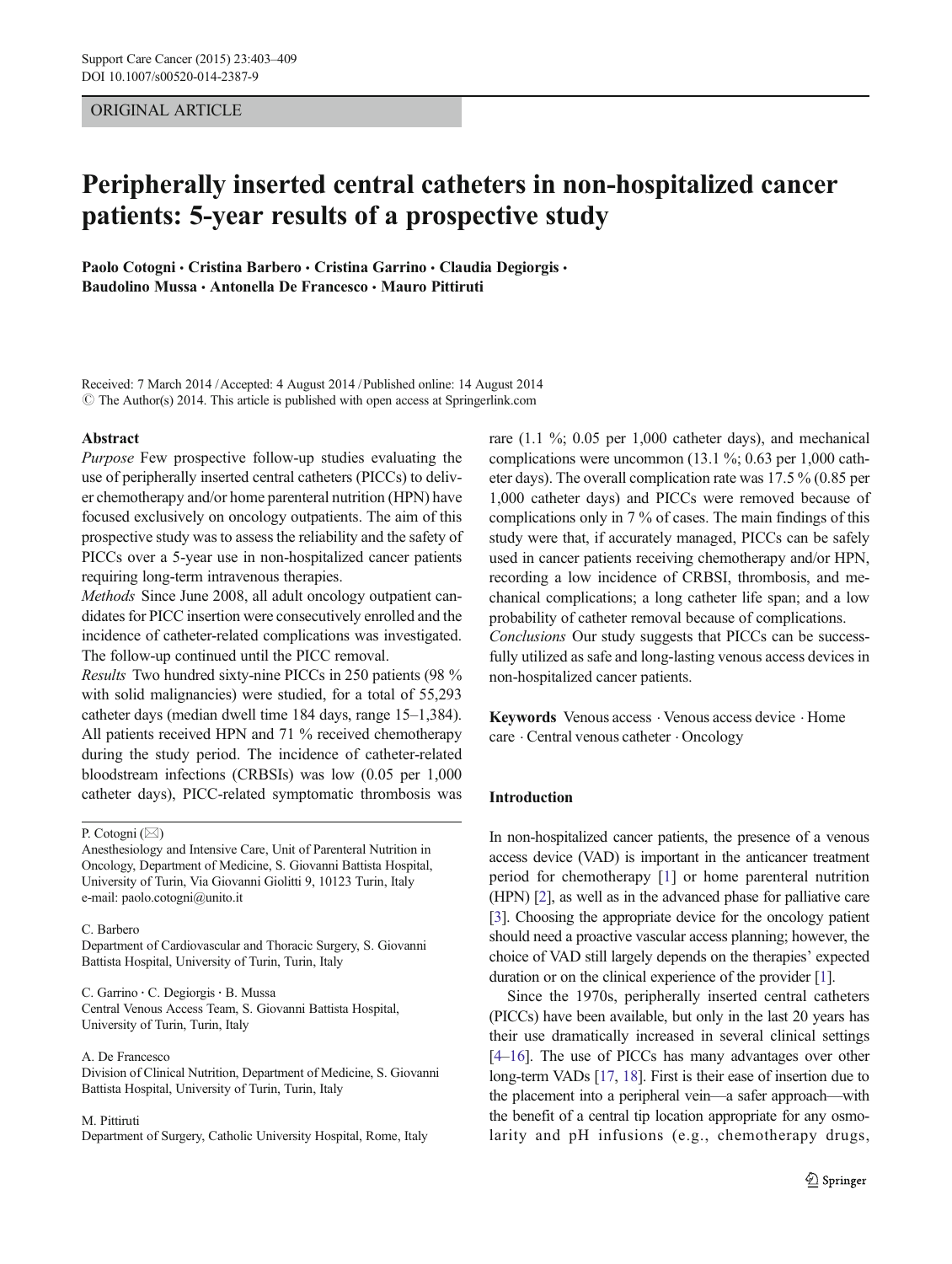hyperosmolar parenteral nutrition (PN) solutions, and longterm antibiotics). PICC placement under ultrasound guidance can be carried out with risks of pneumothorax or hemothorax virtually nonexistent in addition to a low risk of primary malposition [[2](#page-5-0), [19\]](#page-6-0). Moreover, their insertion turns out to be less expensive, as they are usually placed by trained nurses—in an ambulatory setting or bedside—without radiographic or surgical means [[6](#page-5-0), [17,](#page-6-0) [20](#page-6-0), [21](#page-6-0)]. Also, patients at high risk of hemorrhage needing a central VAD are eligible for PICC insertion with no risk of local bleeding [\[1,](#page-5-0) [2\]](#page-5-0). Finally, the ease of removal in case of complications offers an adjunctive advantage.

Since 2006, a systematic review of 200 published prospective studies of infection associated with the various types of VADs in adults depicted that PICCs  $(n=2,813; 98,702 \text{ days})$ were at low risk for catheter-related bloodstream infections (CRBSIs) (0.8–1.2 per 1,000 catheter days) in outpatients [\[13\]](#page-6-0). Nevertheless, some physicians are still concerned about potential risks associated with the use of PICCs in oncology patients requiring prolonged intravenous therapies due to the reported rates of CRBSIs and thrombosis in earlier PICC experiences [[22\]](#page-6-0) and the immunocompromised and prothrombotic tendency of the cancer population [[23\]](#page-6-0).

Few prospective follow-up studies evaluating the use of PICCs to deliver chemotherapy and/or HPN have focused exclusively on oncology outpatients. The aim of this study was to assess the reliability and the safety of PICCs over a 5 year use in non-hospitalized cancer patients requiring longterm intravenous therapies.

# Patients and methods

Our study was a prospective observational study carried out from June 1, 2008, through May 31, 2013, in a 1,200-bed university hospital. The Ethics Committee approved the study protocol. A written informed consent was obtained from each patient. All adult cancer patients with a PICC inserted during the study period were consecutively enrolled and their followup continued until the PICC removal. Our unit maintains an ongoing prospective database and coordinates the data gathering related to outpatients and is therefore able to determine the true incidence of complications.

Three types of PICCs were used: (1) 4 Fr single-lumen silicone with a valved tip (Groshong PICC; Bard Access Systems, Salt Lake City, UT), (2) 4–5 Fr single-lumen polyurethane (Vascu-PICC; MedComp, Harleysville, PA), and (3) 4–5 Fr single-lumen polyurethane power-injectable (Pro-PICC; MedComp and Health Line, San Francisco, CA). All PICCs were inserted by specifically trained nurses or physicians of the hospital Central Venous Access Team in a room exclusively dedicated to PICC placement. PICCs were inserted with maximal barrier precautions and skin antisepsis with 2 % chlorhexidine using ultrasound-guided venipuncture of the upper midarm and sutureless devices for securing the catheter. The appropriate central position of the catheter tip (i.e., close to the cavoatrial junction) was consistently verified, either by the intracavitary electrocardiography (EKG) method [\[24](#page-6-0)] during the procedure or by chest X-ray after the procedure. According to current guidelines [[25,](#page-6-0) [26\]](#page-6-0), routine pharmacological prophylaxis of PICC-related venous thrombosis was not adopted. All patients were screened at least once a year by local ultrasound examination or Doppler technology and echocardiography.

In our hospital, HPN was not routine practice neither in all cancer patients nor the subset receiving chemotherapy. According to our regional policy, an oncologic patient should receive HPN when meeting all the following criteria: (1) proven failure to meet nutrition requirements by the oral or enteral route, with impending risk of death due to malnutrition; (2) life expectancy  $>2$  months; (3) Karnofsky performance status  $\geq 50$ ; (4) control or absence of pain; (5) absence of severe organ dysfunctions; (6) written informed consent confirming that the patient will accept this modality of nutrition support; (7) approval by the physician responsible for HPN, by the oncologist, and by the general practitioner; (8) presence of environmental conditions compatible with HPN; (9) availability of a dedicated in-home caregiver; (10) and availability of a nursing team dedicated to the patient home care, as provided by the Regional Public Health Service. HPN was defined as patients receiving a PN bag at home on a 10- to 14-h per day basis.

Chemotherapy was defined as patients receiving intravenous or oral anticancer chemotherapeutic drugs. Chemotherapy regimens were administered by oncologists according to the patients' need (perioperative, adjuvant, or palliative chemotherapy) following the European Society for Medical Oncology (ESMO) Clinical Practice Guidelines ([www.esmo.org\)](http://www.esmo.org/). A detailed description of the chemotherapy regimens adopted in the different sites and stages of the tumors is beyond the aims of this paper. In those patients who were receiving HPN and intravenous chemotherapy, the PICC was used for both the therapies but never at the same time.

In all patients, maintenance/care of PICC was carried out by specifically trained nurses through home visits initially every day for 2–3 weeks and at least every 7 days thereafter, according to the recommendations of our regional health service. A strict policy of hand washing and of environmental hygiene was observed by nurses and caregivers at home. Similarly, an appropriate asepsis when managing the PICC; a strict policy for flushing the catheter with normal saline before and after use, with the pulsating "push/pause" plus positive-pressure method [\[27](#page-6-0)]; and the use of transparent dressings were adopted. The lines were also used for drawing blood and flushed with 20 ml of normal saline post-blood draw. No heparin lock was used; PICCs were flushed with the pulsating push/pause plus positive-pressure method and were locked with 10–20 ml of normal saline [[28](#page-6-0)].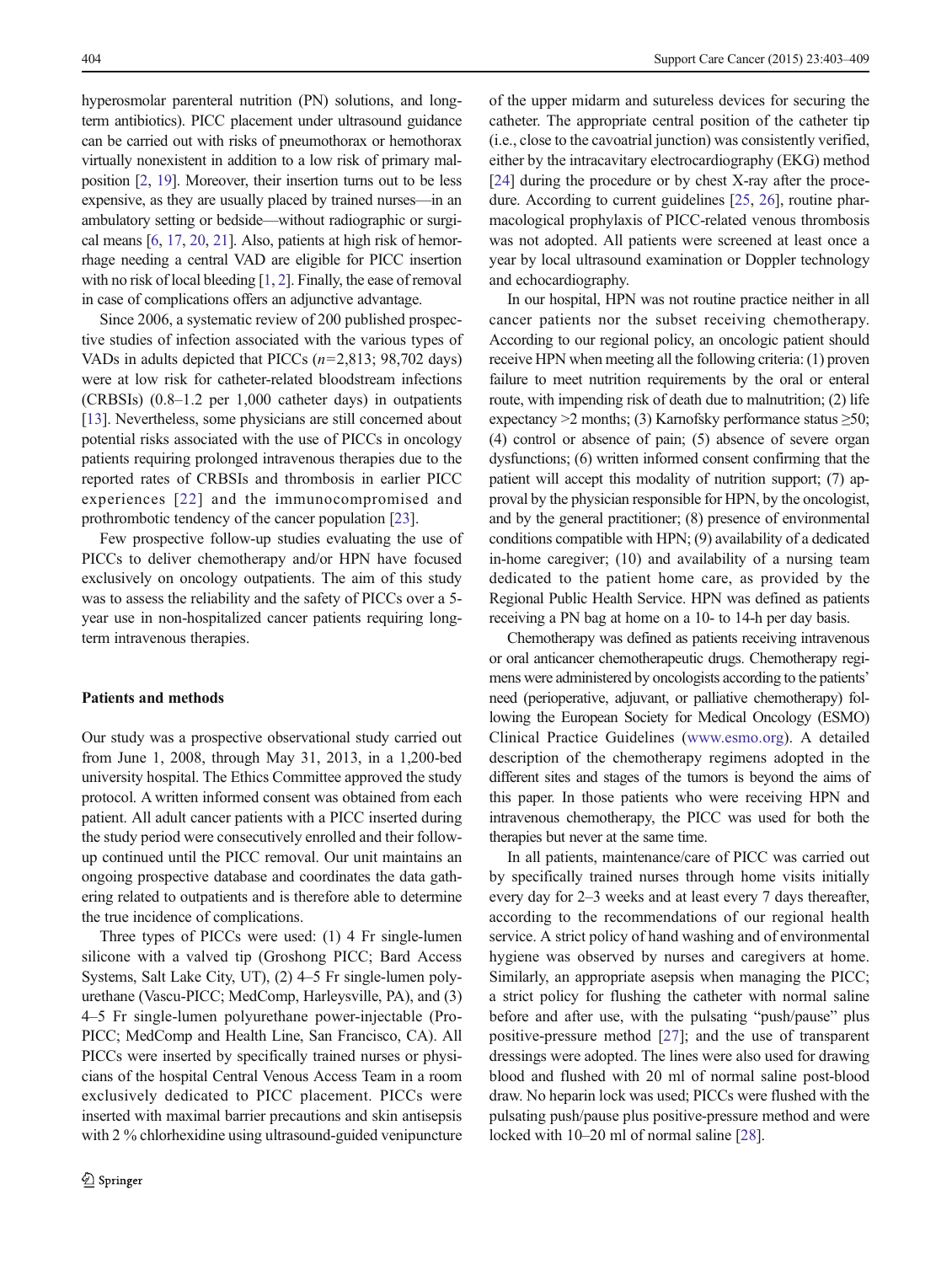Diagnosis of local infection and of CRBSI was carried out according to the guidelines issued by the Society for Healthcare Epidemiology of America-Infectious Diseases Society of America (IDSA) [\[29,](#page-6-0) [30](#page-6-0)]. Specifically, the clinical definition of CRBSI was a bacteremia or fungemia in a patient who has an intravascular device and more than one positive blood culture result obtained from the peripheral vein, clinical manifestations of infection, and no apparent source for bloodstream infection (BSI) (with the exception of the VAD), plus simultaneous quantitative cultures of blood with a ratio of >3:1 colonyforming units/milliliter of blood (catheter vs. peripheral blood), or differential time to positivity (growth in a culture of blood obtained through a catheter hub is detected by an automated blood culture system at least 2 h earlier than a culture of simultaneously drawn peripheral blood of equal volume) [\[29\]](#page-6-0).

Management of CRBSI (by removal and/or at least 10– 14 days of systemic antibiotic treatment plus antibiotic lock therapy, when recommended) closely followed the IDSA guidelines [\[30\]](#page-6-0). Catheter-related venous thrombosis was diagnosed and treated according to guidelines [\[2,](#page-5-0) [25,](#page-6-0) [26](#page-6-0)]; only symptomatic thrombosis was considered (i.e., local pain, edema, and signs suggesting thrombosis, later confirmed by ultrasound examination or Doppler technology). Mechanical complications were managed according to current guidelines [\[2,](#page-5-0) [27,](#page-6-0) [28](#page-6-0)].

Causes of PICC removal due to complications included local infection; CRBSI with indication for PICC removal because of failure of or contraindication to conservative treatment [\[30\]](#page-6-0); PICC-related venous thrombosis associated with catheter malfunction [\[25,](#page-6-0) [26](#page-6-0)]; rupture of the external segment of the catheter, if impossible to repair; complete or partial (>4 cm) dislocation of the catheter; and lumen occlusion resistant to clearance techniques/treatments.

### Statistical analysis

The duration of PICCs was expressed as median (range). The rates of complications were expressed per 1,000 catheter days (incidence rate) and/or as a percentage of total PICCs. Complication rates were compared using Fisher's exact or  $\chi^2$  tests adjusted for catheter days. The level of significance was defined as a P value <0.05. All analyses were carried out using SPSS 17.0 (SPSS, Inc., an IBM Company, Chicago, IL). For the analysis, each PICC placement was counted as a new event. This case series included the reported PICCs in our previous study [[31\]](#page-6-0).

# **Results**

Since June 1, 2008, through May 31, 2013, 250 nonhospitalized adult cancer patients (98 % with solid malignancies, mainly gastrointestinal tumors) were consecutively enrolled in this study (Table 1). In 93 % of cases, the patients were in stage III or IV according to TNM. One hundred seventy-seven patients (71 %) received chemotherapy during the study period. All patients received HPN, 213 (85 %) for more than 90 % of the PICC life span. All of them were followed up until PICC removal or until a patient deceased and no one was lost at follow-up.

Two hundred sixty-nine PICCs were studied, for a total of 55,293 catheter days (median dwell time 184 days). With respect to device characteristics, 226 were 4 Fr (84 %) and 108 (40 %) were power-injectable PICCs. PICCs were most commonly inserted in the right arm (210; 78 %), in the basilic vein (191; 71 %), and by nurses (199; 74 %).

Complications and outcomes are shown in Table [2.](#page-3-0) The incidence of CRBSIs was low (0.05 per 1,000 catheter days), mechanical complications were uncommon (13.1 %; 0.63 per 1,000 catheter days), and PICC-related symptomatic thrombosis was rare (1.1 %; 0.05 per 1,000 catheter days). The three episodes of CRBSI occurred 22, 79, and 127 days after PICC insertion, while the three episodes of thrombosis occurred 9, 16, and 21 days after PICC insertion. The overall complication rate was 17.5 % (0.85 per 1,000 catheter days) and PICCs were removed because of complications in 7 % of cases. The rate of complications was not significantly different between the three types of PICCs. Because of complications, no patients required hospitalization. With respect to microbiology, CRBSIs were caused by coagulase-negative staphylococci (two cases) and Escherichia coli (one case). In two cases of CRBSI, PICCs were removed.

During this period, seven cancer patients had a PICC in site for more than 2 years—with a total dwell time of 6,499 catheter days—with two PICCs lasting more than 3 years. Table [3](#page-4-0) shows the main characteristics of these patients.

Table 1 Characteristics of the patient population

| N                                     | 250         |
|---------------------------------------|-------------|
| Female gender, $n$ (%)                | 127(51)     |
| Age (years), median (range)           | $65(26-85)$ |
| Tumor site, $n$ $(\%)$                |             |
| Stomach                               | 74 (30)     |
| Pancreas/biliary system               | 52 (21)     |
| Colon/rectum                          | 35(14)      |
| Esophagus                             | 21(8)       |
| Ovary                                 | 17(7)       |
| Others                                | 51 (20)     |
| Stage, $n$ $\left(\frac{9}{0}\right)$ |             |
| Н                                     | 17(7)       |
| Ш                                     | 43 (17)     |
| IV                                    | 190 (76)    |
| ECOG PS, median (range)               | $1(0-2)$    |
|                                       |             |

ECOG Eastern Cooperative Oncology Group, PS performance status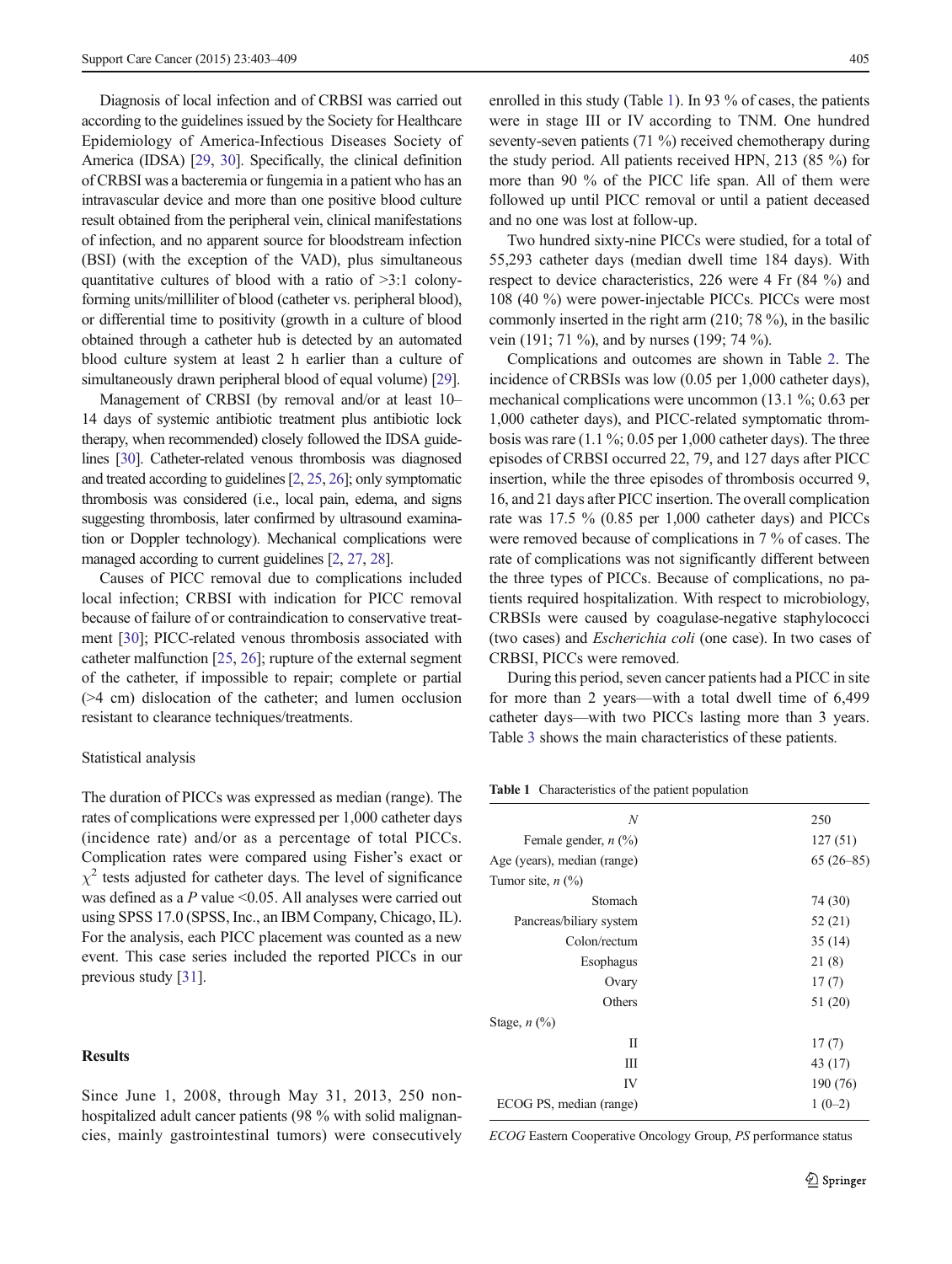<span id="page-3-0"></span>Table 2 Complications of 269 peripherally inserted central catheters (PICCs)

| Duration (day), median (range)       | 184 (15–1,384) |
|--------------------------------------|----------------|
| Infectious complications             |                |
| Local infection, $n$                 | 6              |
| $n/1,000$ catheter days              | 0.11           |
| CRBSI, $n$                           | 3              |
| $n/1,000$ catheter days              | 0.05           |
| Total, $n$ $(\%)$                    | 9(3.3)         |
| Venous thrombosis, $n$ (%)           | 3(1.1)         |
| $n/1,000$ catheter days              | 0.05           |
| Mechanical complications             |                |
| Catheter dislocation, $n$ (%)        | 19(7.1)        |
| Rupture of external tract, $n$ (%)   | 4(1.5)         |
| Lumen occlusion, $n$ (%)             | 12(4.5)        |
| Total, $n \left(\frac{0}{0}\right)$  | 35(13.1)       |
| $n/1,000$ catheter days              | 0.63           |
| Overall complications, $n$ (%)       | 47 (17.5)      |
| $n/1,000$ catheter days              | 0.85           |
| Causes of removal, $n$ (%)           |                |
| Catheter complications               | 19(7)          |
| End of IV therapy                    | 85 (32)        |
| Death                                | 165(61)        |
| Removal ratio <sup>a</sup> , $n$ (%) | 19/47 (40)     |
|                                      |                |

CRBSI catheter-related bloodstream infection, IV intravenous

<sup>a</sup> Ratio between number of removals because of catheter complications and number of total complications

# Discussion

Cancer, HPN, and chemotherapy are recognized risk factors for the development of severe complications (i.e., CRBSI and thrombosis) and mechanical complications (i.e., lumen occlusion, dislocation) in patients with a central VAD [[1](#page-5-0), [6](#page-5-0), [7,](#page-5-0) [31](#page-6-0)–[33](#page-6-0)]. The main finding of this study was that, if inserted and managed according to proper evidence-based protocols, PICCs can be safely used in cancer patients receiving chemotherapy and/or HPN, with a low incidence of CRBSI, thrombosis, and mechanical complications; a long catheter life span; and a low probability of catheter removal because of complications.

Based on a large and growing clinical experience, PICCs started to be used frequently in cancer patients [\[3](#page-5-0), [15,](#page-6-0) [17,](#page-6-0) [18,](#page-6-0) [23,](#page-6-0) [31](#page-6-0), [34](#page-6-0)–[39\]](#page-6-0). However, conflicting evidences on the rate of PICC-related complications were reported in literature in oncology settings. Walshe et al. in 2002 documented an overall complication rate of 10.9 per 1,000 catheter days in 351 patients (58 % outpatients) with 366 PICCs used for multiple purposes (10,562 catheter days) [[17\]](#page-6-0), but argued for continued PICC use in the cancer population. Cheong et al. in 2004, in a small-size retrospective study (17 patients, 27 PICCs used for chemotherapy), found an overall complication rate of 40.7 %

catheter days [[23\]](#page-6-0). Actually, at the same institution 2 years after the introduction of proper strategies to reduce PICC complications, Yap et al. described in 73 similar patients with 88 PICCs a reduced overall complication rate of 15.9 % or 2 per 1,000 catheter days ( $P=0.006$ ) [\[18](#page-6-0)]. Worth et al. in 2009 described a CRBSI rate of 6.6 and a thrombosis rate of 7.7 per 1,000 catheter days in oncohematological patients with 75 PICCs [[36\]](#page-6-0). Differently, in a 2011 study regarding 807 PICCs used for chemotherapy or autologous stem cell procedures in 727 patients with solid and hematogenous tumors, Mollee et al. reported a rate of BSI (1.81 per 1,000 catheter days over 41,876 catheter days) and concluded suggesting the use of PICCs in such population [[38](#page-6-0)]. In our study, the overall complication rate was 17.5 %, but just 0.85 per 1,000 catheter days due to the long median PICC duration (about 6 months); moreover, PICCs were removed because of complications only in 7 % of cases.

The rate of central catheter-related complications has changed: CRBSIs, thrombosis, and mechanical complications are lower than those reported in the last 20 years. Nowadays, the goal of "near zero" CRBSI—the most feared complication—is no longer a dream [\[40](#page-6-0), [41\]](#page-6-0). In recent years, several technological novelties have considerably improved the safety of PICCs (i.e., ultrasound-guided venipuncture of the upper midarm, novel materials, sutureless devices for catheter securement), whereas new policies have successfully decreased the overall risk of complications (well-defined "bundles" of evidence-based interventions, strict policies on hand washing, proper skin antisepsis, training of healthcare professionals, etc.) [[14](#page-6-0), [18](#page-6-0), [37](#page-6-0)]. In oncology patients, Tian et al. reported that after helpful interventions in reducing complications, the overall PICC complication rate has decreased from 30 to 11 %  $(P=0.0004)$  [\[37\]](#page-6-0). Harnage in a medical center—adopting the multimodality "bundle" for infection prevention—has reported for a huge number of PICCs (i.e., 12,577) an incidence of zero BSI per 1,000 catheter days for a period of 7 years [[14\]](#page-6-0). Recently, a prospective study—with a large proportion of oncologic patients enrolled—has reported zero CRBSI and zero thrombosis in HPN patients with 48 PICCs [[15](#page-6-0)]. Similarly, a prospective study at our institution with a small number of PICCs and a limited follow-up (65 PICCs and 18 months, respectively) reported the same results in cancer patients [[31\]](#page-6-0).

A critical issue is the scenario where the PICC is used because the in-hospital setting is markedly different from the out-hospital one. Chopra et al. clearly demonstrated that PICCs are associated with a lower risk of BSI (0.5 %) than central venous catheters (2.1 %) in outpatients [[42](#page-6-0)]. Conversely, contradictory data on the rate of PICC-related BSI were described for inpatients (mainly, intensive care unit patients) [[16\]](#page-6-0). In this study, a low incidence of CRBSI was reported (0.05 per 1,000 catheter/days) in non-hospitalized cancer patients. The following key components of our PICC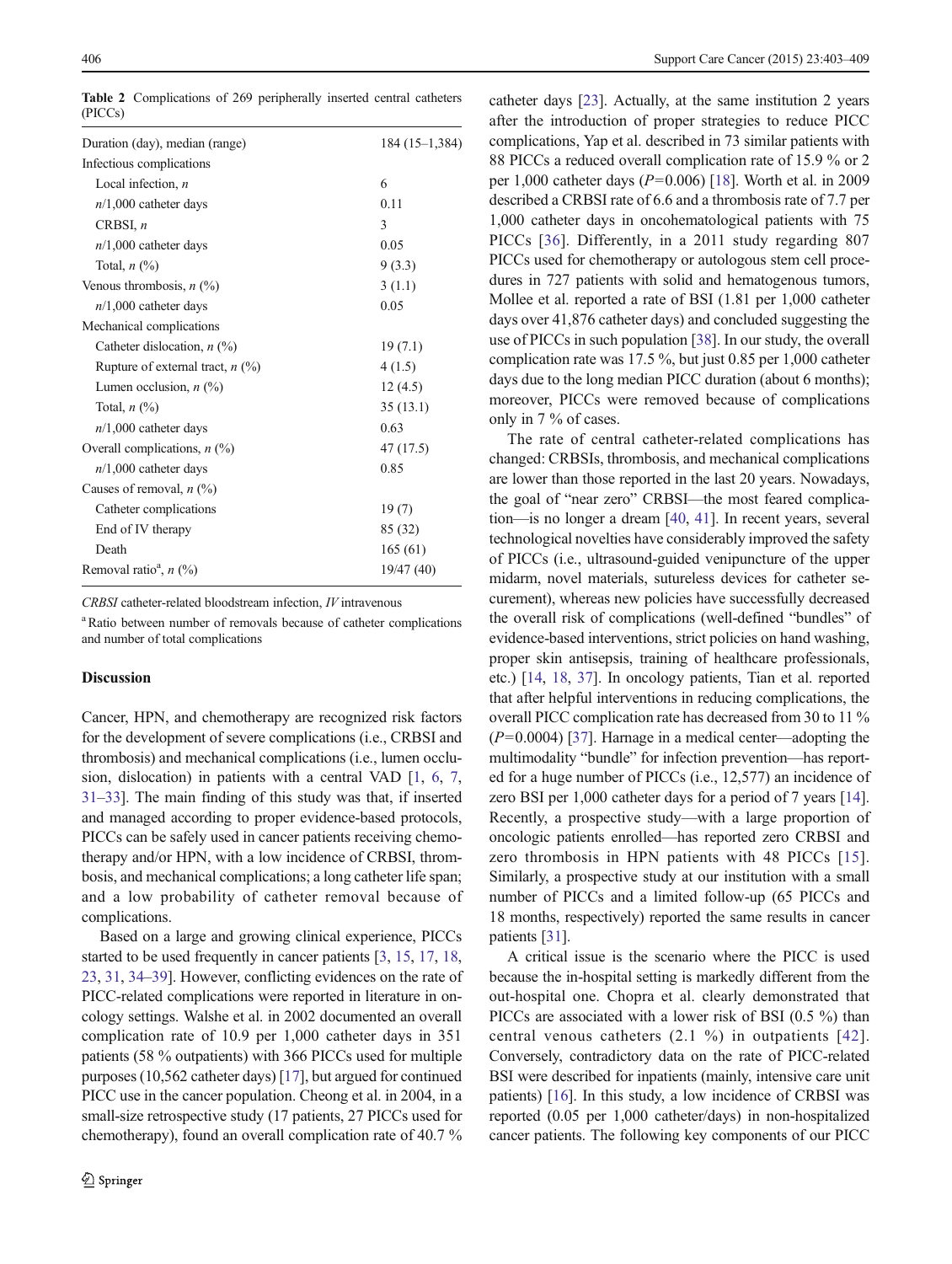#### <span id="page-4-0"></span>Table 3 Characteristics of patients with a PICC dwell time longer than 2 years

|                                       | Case 1             | Case 2           | Case 3           | Case 4         | Case 5                   | Case 6           | Case 7                           |
|---------------------------------------|--------------------|------------------|------------------|----------------|--------------------------|------------------|----------------------------------|
| Gender                                | Female             | Female           | Female           | Male           | Female                   | Female           | Male                             |
| $Agea$ (years)                        | 65                 | 58               | 49               | 53             | 60                       | 63               | 56                               |
| Tumor site                            | Pancreas           | Ovary            | Stomach          | Rectum         | Oral cavity <sup>b</sup> | Stomach          | Stomach                          |
| Stage <sup>a</sup>                    | $\mathop{\rm III}$ | $\mathbf{I}$     | IV               | $\mathbf{I}$   | $\mathbf{I}$             | $\mathbf{I}$     | $\mathop{\mathrm{III}}\nolimits$ |
| Karnofsky PS <sup>a</sup>             | 70                 | 70               | 70               | 80             | 80                       | 80               | 70                               |
| $CRP^a$ , mg/l                        | 1.2                | 9.3              | 0.4              | 8.7            | 9.7                      | 9.1              | 2.1                              |
| Albumin <sup>a</sup> , $g/dl$         | 4.6                | 3.1              | 4.2              | 4.3            | 4.7                      | 3.6              | 3.7                              |
| Body mass index <sup>a</sup>          | 22.2               | 21.3             | 14.5             | 23.9           | 21.1                     | 21.1             | 20.9                             |
| Hospital $\text{(days)}^c$ , <i>n</i> | 141                | 122              | 61               | 29             | 105                      | 16               | 46                               |
| Operation <sup>c</sup> , $n$          | 2                  |                  | $\boldsymbol{0}$ | 1              | 5                        | $\boldsymbol{0}$ | $\boldsymbol{0}$                 |
| Chemotherapy <sup>c</sup> , cycles    | 6                  | 12               | 12               | $\overline{3}$ | $\overline{2}$           | 4                | 12                               |
| Radiation therapy <sup>c</sup>        | Yes                | No               | No               | Yes            | Yes                      | No               | N <sub>0</sub>                   |
| HPN days <sup>c</sup> , $n$           | 639                | 724              | 791              | 586            | $1,268^d$                | 1,139            | 788 <sup>d</sup>                 |
| Catheter days, $n$                    | 790                | 763              | 824              | 782            | $1,384^d$                | 1,154            | 802 <sup>d</sup>                 |
| Catheter complications                | No                 | No               | No               | No             | No                       | Yes <sup>e</sup> | No                               |
| PICC removal                          | Yes <sup>f</sup>   | Yes <sup>f</sup> | Yes <sup>f</sup> | Yesg           | No                       | Yes <sup>f</sup> | No                               |

PICC peripherally inserted central catheter, PS performance status, CRP C-reactive protein, HPN home parenteral nutrition

a At the time of PICC insertion

<sup>b</sup> Percutaneous endoscopic and radiologic gastrostomy not feasible

c After PICC insertion

<sup>d</sup> On February 28, 2014

e Lumen occlusion due to clots occurred after 953 catheter days and was successfully treated by infusing urokinase

f Cause: death

<sup>g</sup> Cause: end of HPN

management may as well have been the reason for this result: (a) the consistent use of ultrasound guidance and sutureless devices [\[31](#page-6-0)], (b) the exclusive use of single-lumen PICCs [\[16\]](#page-6-0), and (c) the consistent use of maximal barrier precautions and skin antisepsis with 2 % chlorhexidine [[30,](#page-6-0) [37](#page-6-0)].

Earlier studies have reported risks of symptomatic catheterrelated thrombosis as high as 28 %, but more recent studies suggest a much lower incidence at 5 % or less [\[17](#page-6-0), [43](#page-6-0), [44](#page-6-0)]. Lee et al. reported in a prospective study over 76,713 patient days (500 cancer patients, 444 VADs with 65 % PICCs) that the incidence of symptomatic catheter-related thrombosis was 4.3 % or 0.3 per 1,000 catheter days [\[44](#page-6-0)]. Chopra et al. have recently reported in a meta-analysis that PICCs were associated with a higher risk of deep vein thrombosis in cancer patients [[45](#page-6-0)]. Nevertheless, Tian et al. in a study on cancer patients with 267 PICCs reported that the incidence of thrombosis has decreased from 2.9 to 0.61 % using relatively simple and inexpensive interventions [[37\]](#page-6-0).

In this study, a low incidence of symptomatic PICC-related thrombosis was reported (1.1 %; 0.05 per 1,000 catheter days). This result was probably due to several factors: (a) the consistent use of ultrasound guidance for PICC placement, (b) the consistent choice of deep veins of the upper midarm (mainly, the basilic vein), (c) the systematic choice of a vein with an appropriate ratio between catheter diameter and vein diameter (i.e., 1:3 ratio), (d) the consistent use of single-lumen PICCs, (e) the consistent use of sutureless devices, (f) the prevalent use of a PICC of relatively small diameter (i.e., 4 Fr), and (g) the consistent control of the position of the catheter tip, with reposition of the catheter if the tip of the PICC was not at the appropriate location. Indeed, data from literature demonstrated that the risk of thrombosis decreased when PICCs were placed according to this decision-making [\[31](#page-6-0), [43](#page-6-0), [45](#page-6-0)]. Moreover, our study was not designed to investigate the incidence of asymptomatic thrombosis; thus, the incidence most likely would have been higher if our patients systematically had been explored using ultrasound.

On the whole, the reasons for discrepancies between reported rates of PICC-related complications are not clearly known, but may include advances in catheter materials, securement devices, and insertion technique; differences in patient populations (e.g., non- and cancer patients, in- and outpatients); and design (e.g., retrospective vs. prospective) and methodological limitations of some of the studies (e.g., earlier experiences, small-size samples, different definitions of complications).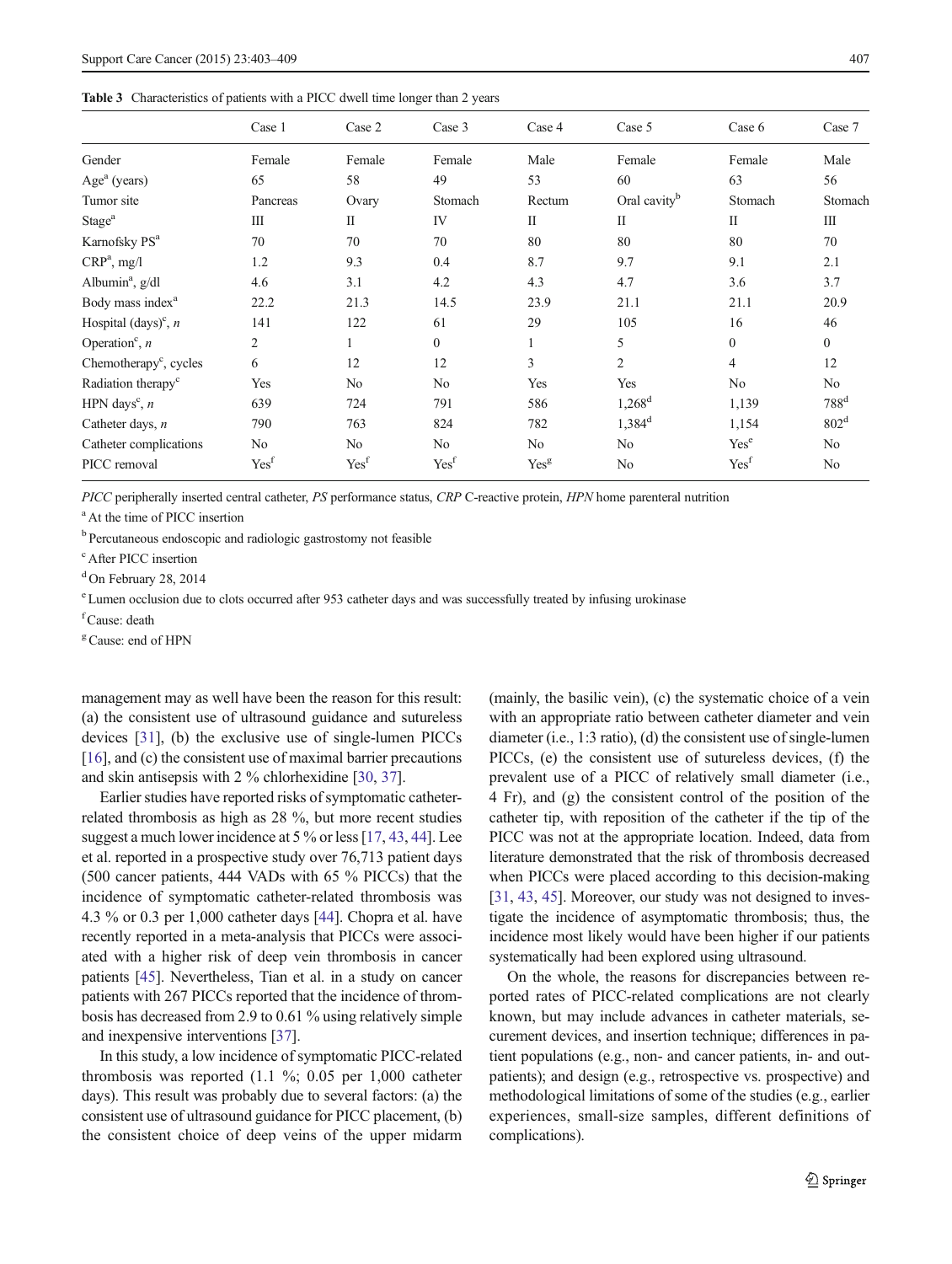<span id="page-5-0"></span>Anecdotally, in this paper was reported a case series of seven patients with a PICC in site for more than 2 years, with two PICCs lasting more than 3 years. Although these PICCs were used also in the hospital setting—with a higher risk of complications than the home setting [\[42](#page-6-0)]—as well as for HPN, chemotherapy, and drawing blood, no infectious complications or thrombosis occurred and the PICCs were not removed because of complications. Despite the very small number of cases, it seems that PICCs, when optimally managed, can be even successfully used for very long periods in cancer patients requiring a long-term vascular access.

In summary, we believe that three key elements played a pivotal role to reduce the overall rate of complications and prolong the PICC life span in our patient population: (a) the availability of a knowledgeable and experienced central venous access team; (b) the use of ultrasound-guided venipuncture; and (c) a proper patients' education and a specific caregivers' training, along with close monitoring by trained nurses at home.

#### Strengths and limitations of the study

To the best of our knowledge, this is the largest study reporting catheter-related complications in a case series of non-hospitalized cancer patients with 269 PICCs used for chemotherapy and/or HPN for a long period (5 years and over 55,000 catheter days). If compared with previous studies in this field, our study has some relevant and original features: (1) data were collected through a clinical study and not from a database, registry, or questionnaire; (2) it was a prospective study; (3) only cancer patients were enrolled; (4) only outpatients were enrolled; (5) most of the enrolled patients (71 %) were receiving chemotherapy during the course of the study; (6) all PICCs were inserted with the same evidence-based protocol and all patients received the same evidence-based protocol of maintenance/care at home; (7) the median dwell time for PICCs was very long (more than 6 months); and (8) no patient was lost at follow-up.

Our study presented several limitations. First, this was a single-center study carried out by teams with a wellestablished experience in PICC placement and home management, as well as a well-defined collaboration with the oncologists. Second, in this study, almost all patients with solid tumors were enrolled; therefore, our results may not be extended to all cancer patients (e.g., hematological malignancies). Third, only non-hospitalized cancer patients receiving chemotherapy and/or HPN—always assisted at home by trained caregivers and specifically trained nurses—were included. Therefore, because this is a small subset of cancer patients, our results may not be generalizable to inpatient populations or different outpatient settings (e.g., patients receiving chemotherapy alone). Fourth, patient-related factors, such as impingement on quality of life and cost of VAD maintenance, have not been explored in this study. Finally,

this was an observational study, and a trial comparing PICCs with well-defined long-term VADs (i.e., tunneled catheters and ports) needs to be carried out to recommend the use of PICCs as long-term VADs in non-hospitalized cancer patients.

Despite several limitations, our study suggests that PICCs can be successfully utilized as safe and long-lasting VADs in non-hospitalized cancer patients recording a low and acceptable incidence of overall complications.

Conflict of interest The authors declare no conflicts of interest and no funding.

Authors' contributions PC developed the research question and study design; performed the data acquisition, analysis, and interpretation; and drafted and finalized the manuscript. CB and MP assisted with the study design, data analysis/interpretation, and manuscript drafting. CG, CD, BM, and ADF contributed to the data acquisition and provided consultation for data analysis. All authors reviewed the final manuscript and gave approval for submission. The authors have full control of all primary data and agree to allow the journal to review their data if requested.

Open Access This article is distributed under the terms of the Creative Commons Attribution Noncommercial License which permits any noncommercial use, distribution, and reproduction in any medium, provided the original author(s) and the source are credited.

# References

- 1. Gallieni M, Pittiruti M, Biffi R (2008) Vascular access in oncology patients. CA Cancer J Clin 58:323–346
- 2. Pittiruti M, Hamilton H, Biffi R, MacFie J, Pertkiewicz M (2009) ESPEN guidelines on parenteral nutrition: central venous catheters (access, care, diagnosis and therapy of complications). Clin Nutr 28: 365–377
- 3. Yamada R, Morita T, Yashiro E, Otani H, Amano K, Tei Y, Inoue S (2010) Patient-reported usefulness of peripherally inserted central venous catheters in terminally ill cancer patients. J Pain Symptom Manag 40:60–66
- 4. Loughran SC, Borzatta M (1995) Peripherally inserted central catheters: a report of 2506 catheter days. JPEN J Parenter Enteral Nutr 19: 133–136
- 5. Alhimyary A, Fernandez C, Picard M, Tierno K, Pignatone N, Chan HS, Malt R, Souba W (1996) Safety and efficacy of total parenteral nutrition delivered via a peripherally inserted central venous catheter. Nutr Clin Pract 11:199–203
- 6. Ng PK, Ault MJ, Ellrodt AG, Maldonado L (1997) Peripherally inserted central catheters in general medicine. Mayo Clin Proc 72:225–233
- 7. Tokars JI, Cookson ST, McArthur MA, Boyer CL, McGeer AJ, Jarvis WR (1999) Prospective evaluation of risk factors for bloodstream infection in patients receiving home infusion therapy. Ann Intern Med 131:340–347
- 8. Duerksen D, Papineau N, Siemens J, Yaffe C (1999) Peripherally inserted central catheters for parenteral nutrition: a comparison with centrally inserted catheters. JPEN J Parenter Enteral Nutr 23:85–89
- 9. Moureau N, Poole S, Murdock MA, Gray SM, Semba CP (2002) Central venous catheters in home infusion care: outcomes analysis in 50,470 patients. J Vasc Interv Radiol 13:1009–1016
- 10. Gorski LA, Czaplewski LM (2004) Peripherally inserted central catheters and midline catheters for the homecare nurse. J Infus Nurs 27:399–409